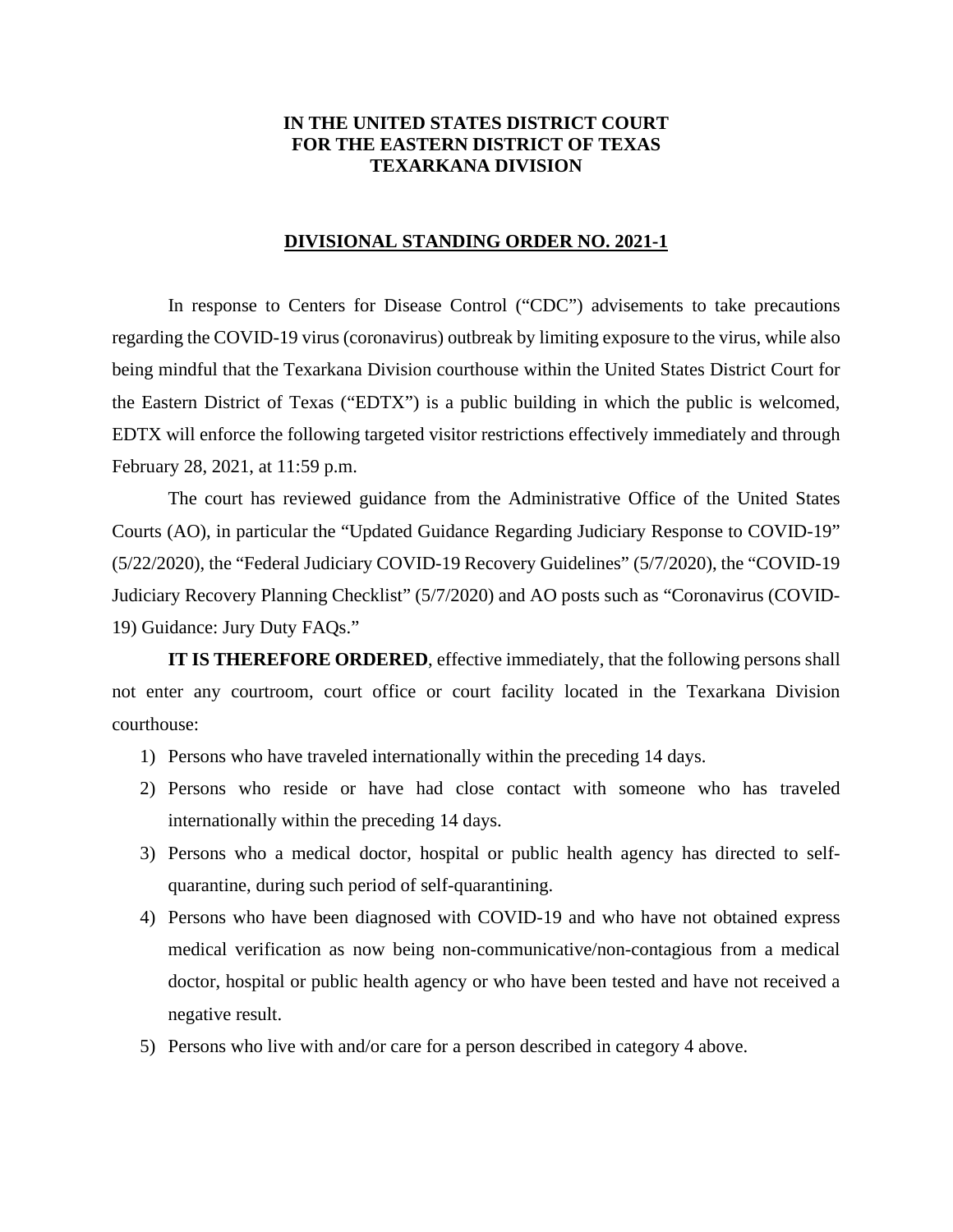6) Persons who present for entry to said court facility and exhibit or report currently having a fever, cough, shortness of breath, persistent pain or pressure in the chest, or nausea.

**IT IS ORDERED** that all Texarkana, Texas Court Security Officers ("CSOs"), following substantive guidance from this Order and administrative guidance from the United States Marshal for EDTX, shall deny entry to anyone attempting to enter said court facility in violation of these protocols. In the event of any uncertainty as to a person's ability to gain entrance to the court facility hereunder, the CSOs shall immediately contact the U.S. Marshal for EDTX or his designated Deputy Marshal for a determination, which shall control.

**IT IS FURTHER ORDERED** that those persons who are not barred by one of the exclusions described above must wear an appropriate face mask or covering in all public areas of the courthouse, including but not limited to courtrooms, jury rooms, hallways, restrooms, lobbies and elevators. Persons other than jurors must supply their own face mask or covering.

If you are scheduled or required to appear in district court or magistrate court during the period of this order and you are unable to gain entry because of these targeted visitor restrictions, you should proceed as follows:

- If you are represented by an attorney, please contact your attorney.
- If you are an attorney scheduled to appear in court before a judge, please contact the respective chambers directly by telephone. Telephone contact information for the Texarkana Division is available at: http://www.txed.uscourts.gov/.
- If you are scheduled to meet with a probation or pretrial services officer, please contact the Probation and Pretrial Services Office directly for guidance and instructions.
- For any other District Court matters, please contact the Texarkana Deputy Clerk in Charge at (903) 794-8561 or the EDTX Clerk of Court at (903) 590-1111 in Tyler, Texas.

Upon entry into the courthouse, all persons must maintain appropriate distancing from others in the courthouse, to include sitting at the location assigned by a member of the court staff. Each person must follow instructions of the court staff and CSOs to aid in maintaining distance in the courthouse.

**IT IS ORDERED** that each courtroom within the courthouse has specific requirements as to spectators during a trial or hearing, and access is available on a first-come, first-served basis.

**IT IS ORDERED** that, unless extended by subsequent order, these restrictions shall remain in place until February 28, 2021, at 11:59 p.m., when they shall automatically expire. After